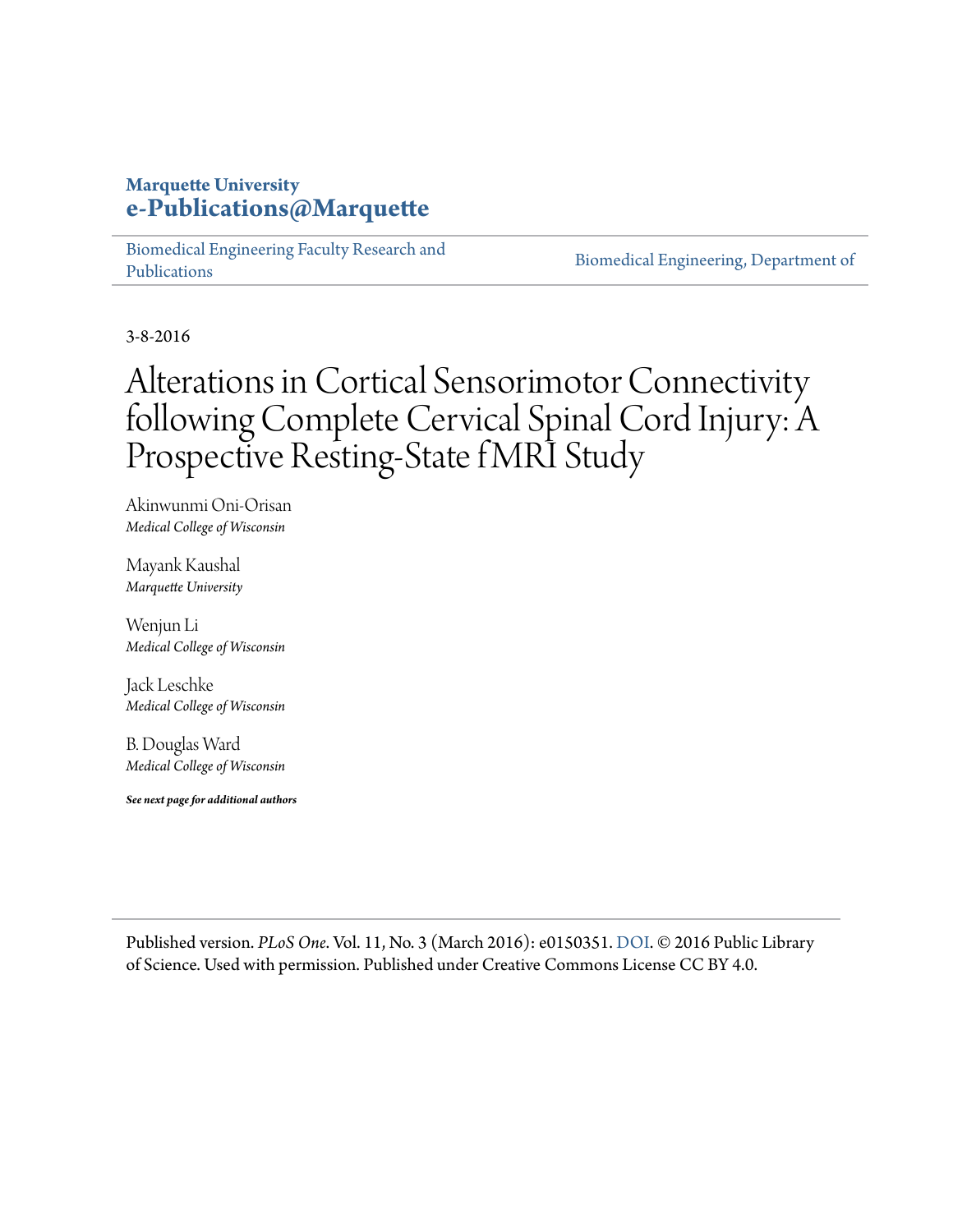#### **Authors**

Akinwunmi Oni-Orisan, Mayank Kaushal, Wenjun Li, Jack Leschke, B. Douglas Ward, Aditya Vedantam, Benjamin Kalinosky, Matthew D. Budde, Brian D. Schmit, Shi-Jiang Li, Viashnavi Muqeet, and Shekar N. Kurpad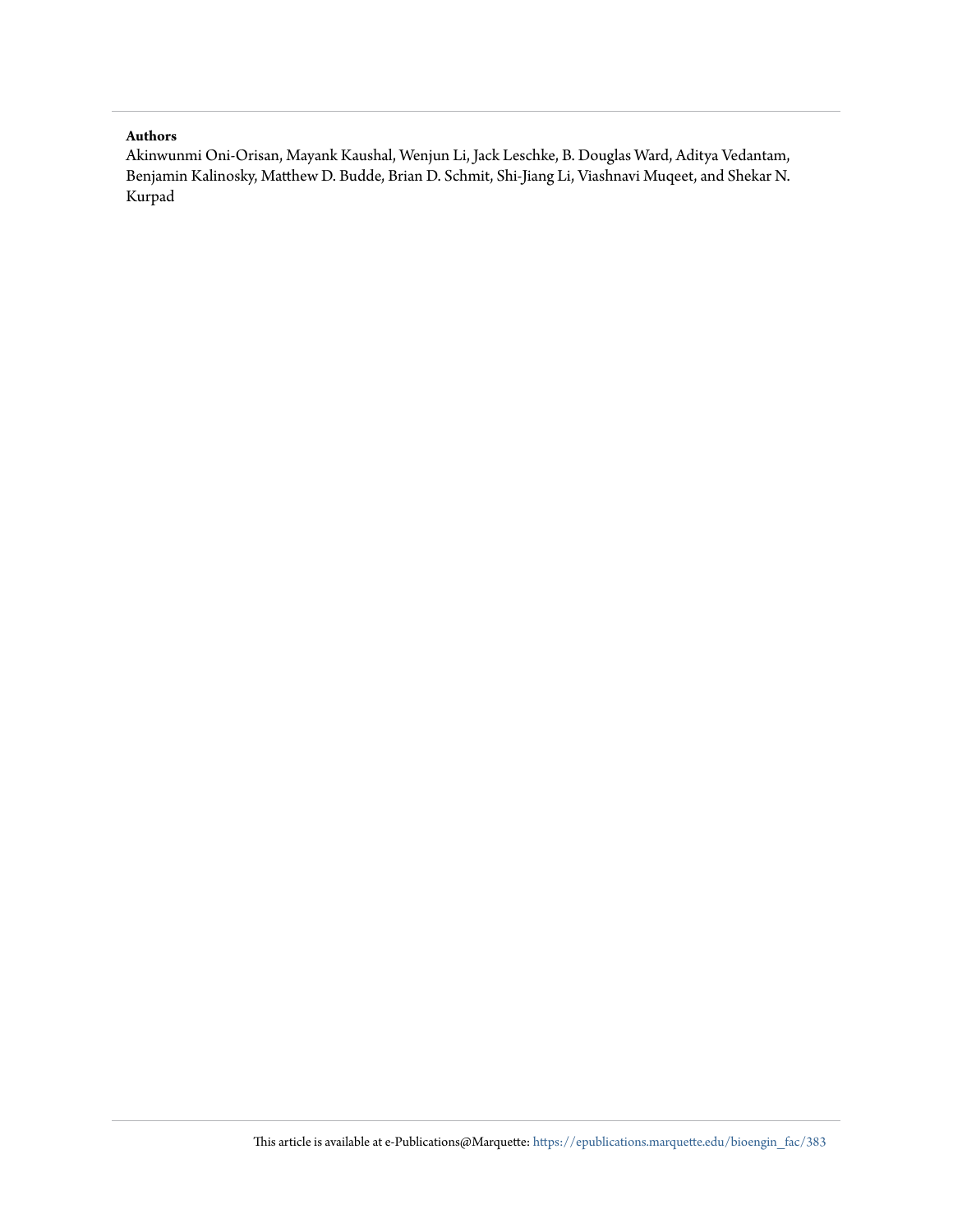

# **G** OPEN ACCESS

Citation: Oni-Orisan A, Kaushal M, Li W, Leschke J, Ward BD, Vedantam A, et al. (2016) Alterations in Cortical Sensorimotor Connectivity following Complete Cervical Spinal Cord Injury: A Prospective Resting-State fMRI Study. PLoS ONE 11(3): e0150351. doi:10.1371/journal.pone.0150351

Editor: Michael G Fehlings, University of Toronto, CANADA

Received: September 29, 2015

Accepted: February 12, 2016

Published: March 8, 2016

Copyright: This is an open access article, free of all copyright, and may be freely reproduced, distributed, transmitted, modified, built upon, or otherwise used by anyone for any lawful purpose. The work is made available under the [Creative Commons CC0](https://creativecommons.org/publicdomain/zero/1.0/) public domain dedication.

Data Availability Statement: All relevant data are deposited into Figshare (DOI: [https://dx.doi.org/10.](https://dx.doi.org/10.6084/m9.figshare.2056620.v1) [6084/m9.figshare.2056620.v1](https://dx.doi.org/10.6084/m9.figshare.2056620.v1); URL: [https://figshare.](https://figshare.com/s/05762fbd798917c8afae) [com/s/05762fbd798917c8afae\)](https://figshare.com/s/05762fbd798917c8afae), and, due to ethical restrictions regarding patient privacy, additional data are available upon request. Requests for the additional data may be made to the corresponding author.

Funding: This work was supported by the Research Administration Committee of the Department of Physical Medicine and Rehabilitation at the Medical College of Wisconsin, Marquette University, the Falk

RESEARCH ARTICLE

# Alterations in Cortical Sensorimotor Connectivity following Complete Cervical Spinal Cord Injury: A Prospective Resting-State fMRI Study

Akinwunmi Oni-Orisan<sup>1ଢ</sup>\*, Mayank Kaushal<sup>2ଢ</sup>, Wenjun Li<sup>3</sup>, Jack Leschke<sup>4</sup>, B. Douglas Ward<sup>3</sup>, Aditya Vedantam<sup>5</sup>, Benjamin Kalinosky<sup>2</sup>, Matthew D. Budde<sup>3</sup>, Brian D. Schmit<sup>2</sup>, Shi-Jiang Li<sup>3</sup>, Vaishnavi Muqeet<sup>6</sup>, Shekar N. Kurpad<sup>1</sup>

1 Department of Neurosurgery, Medical College of Wisconsin, Milwaukee, Wisconsin, United States of America, 2 Department of Biomedical Engineering, Marquette University, Milwaukee, Wisconsin, United States of America, 3 Department of Biophysics, Medical College of Wisconsin, Milwaukee, Wisconsin, United States of America, 4 Department of Neurology, Medical College of Wisconsin, Milwaukee, Wisconsin, United States of America, 5 Department of Neurosurgery, Baylor College of Medicine, Houston, Texas, United States of America, 6 Department of Physical Medicine and Rehabilitation, Clement J. Zablocki Veterans Affairs Medical Center, Milwaukee, Wisconsin, United States of America

 $\odot$  These authors contributed equally to this work. \* aoni@mcw.edu

# Abstract

Functional magnetic resonance imaging (fMRI) studies have demonstrated alterations during task-induced brain activation in spinal cord injury (SCI) patients. The interruption to structural integrity of the spinal cord and the resultant disrupted flow of bidirectional communication between the brain and the spinal cord might contribute to the observed dynamic reorganization (neural plasticity). However, the effect of SCI on brain resting-state connectivity patterns remains unclear. We undertook a prospective resting-state fMRI (rs-fMRI) study to explore changes to cortical activation patterns following SCI. With institutional review board approval, rs-fMRI data was obtained in eleven patients with complete cervical SCI (>2 years post injury) and nine age-matched controls. The data was processed using the Analysis of Functional Neuroimages software. Region of interest (ROI) based analysis was performed to study changes in the sensorimotor network using pre- and post-central gyri as seed regions. Two-sampled t-test was carried out to check for significant differences between the two groups. SCI patients showed decreased functional connectivity in motor and sensory cortical regions when compared to controls. The decrease was noted in ipsilateral, contralateral, and interhemispheric regions for left and right precentral ROIs. Additionally, the left postcentral ROI demonstrated increased connectivity with the thalamus bilaterally in SCI patients. Our results suggest that cortical activation patterns in the sensorimotor network undergo dynamic reorganization following SCI. The presence of these changes in chronic spinal cord injury patients is suggestive of the inherent neural plasticity within the central nervous system.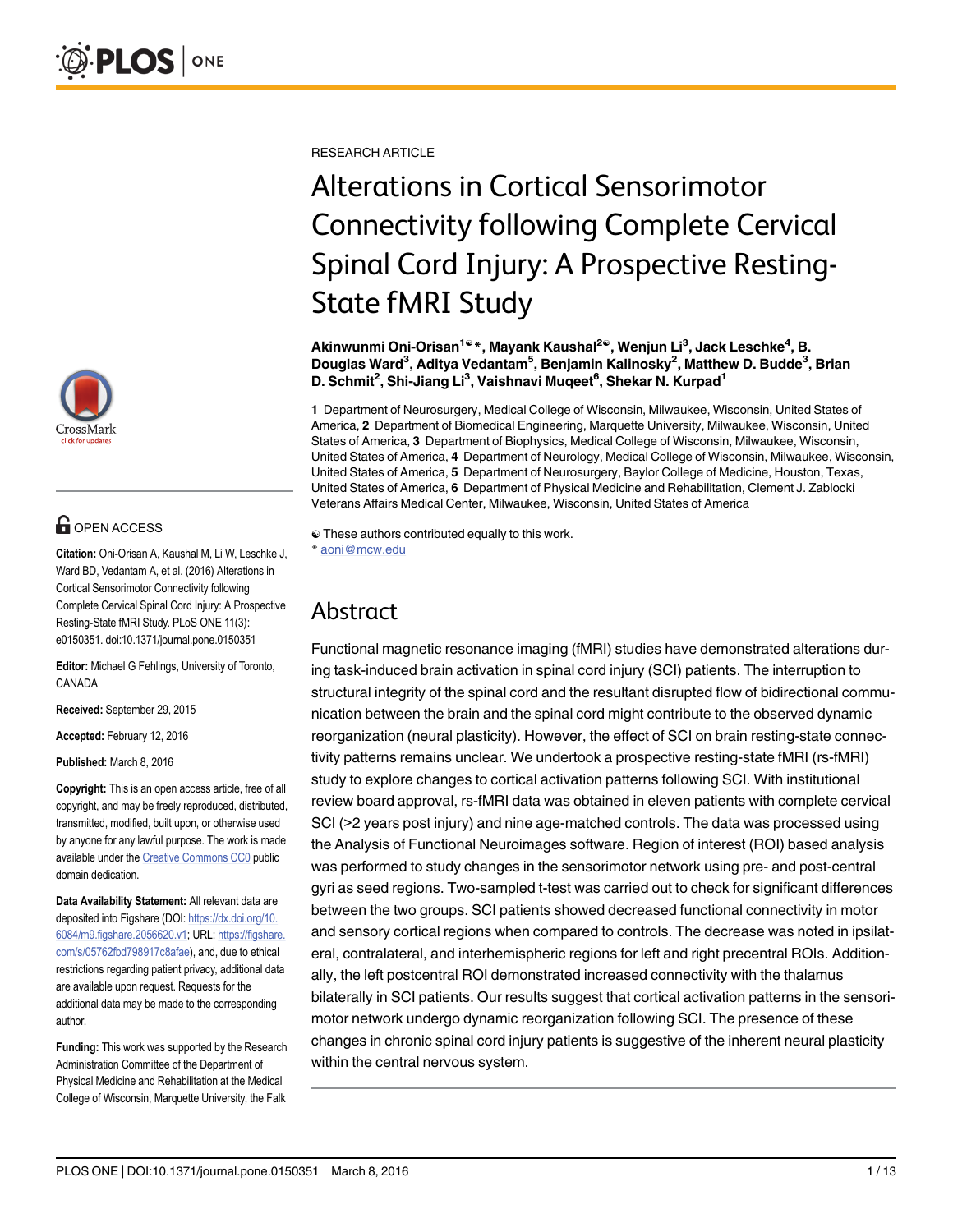<span id="page-3-0"></span>

Foundation, and the Bryon Riesch Paralysis Foundation. The funders had no role in study design, data collection and analysis, decision to publish, or preparation of the manuscript.

Competing Interests: The authors have declared that no competing interests exist.

#### Introduction

Spinal cord injury (SCI) is a serious problem in the United States and worldwide. The global incidence is 40–80 cases per million population with up to 90% of the cases caused by a traumatic event. The estimates for the annual incidence and the total number of people living with SCI in US are approximately 12,500 and 276,000 respectively. The most common cause for the traumatic episode is motor vehicle collisions, implicated as the cause in over a third of the reported cases. Lifetime costs associated with SCI based on 2013 calculations range from 1.1 million– 4.7 million USD depending on factors like patient age, time since injury, level and severity of injury  $[1]$  $[1]$ .

The spinal cord as part of the central nervous system (CNS) connects the brain and the peripheral nervous system (PNS). SCI interrupts this relationship by damaging sensory and motor nerve bundles functioning as conduits for afferent and efferent impulses respectively. Dysfunction ensues below the spinal cord lesion following the neural disconnect which results in loss of functioning efferent response and generation of appropriate afferent feedback. The intact rostral cortical structures also suffer from loss of afferent feedback and consequently generate impaired efferent response [[2](#page-11-0)–[5\]](#page-11-0). The distortion to input/output balance of neural impulses is transmitted throughout the neuraxis with subsequent structural and functional implications  $[6-12]$  $[6-12]$  $[6-12]$  $[6-12]$  $[6-12]$ .

A number of task-induced fMRI studies have demonstrated rearrangement of cortical activation patterns in the form of spatial shifts of activation maps towards secondary brain areas in SCI patients [[6,](#page-12-0) [7,](#page-12-0) [13](#page-12-0)-[18\]](#page-12-0). However, task-based fMRI studies lack standardized protocols for application of motor tasks across different SCI injury grades [[19\]](#page-12-0). Resting-state fMRI (rsfMRI) is unaffected by differences in task protocols as it detects spontaneous low-frequency fluctuations in the blood oxygenation level-dependent (BOLD) contrast signal in the absence of a voluntary activity i.e when the patient is at rest [\[20](#page-12-0)]. The demonstration of altered restingstate functional cortical circuitry in conditions like Alzheimer's disease [\[21](#page-12-0), [22](#page-12-0)], multiple sclerosis [\[23\]](#page-12-0), amyotrophic lateral sclerosis [\[24\]](#page-12-0) and stroke [\[25,](#page-13-0) [26\]](#page-13-0), further points towards the utility of using rs-fMRI for the functional mapping of the cortical regions in SCI patients.

Animal studies on resting-state connectivity in SCI have demonstrated changes between different regions of sensorimotor cortex [[27](#page-13-0), [28](#page-13-0)]. However, how these alterations in activation patterns of the sensorimotor network affect the overall resting state connectivity in SCI patients is not yet understood In humans, studies looking at changes in cortex have been focused on more acute timeframes and have studied multiple spinal cord injury grades [[29](#page-13-0)–[31](#page-13-0)]. To our knowledge, no one has studied the application of rs-fMRI in chronic SCI subset exclusively, with focus on cervical SCI cases. Therefore, we propose a prospective seed-based rs-fMRI study to investigate how the cortical sensorimotor networks are reorganized through neuronal plasticity after complete SCI.

### Methods

#### **Subjects**

Eleven subjects with chronic cervical SCI having injury duration of more than 2 years with no history of associated traumatic brain injury (TBI) and nine age and sex matched, motor and sensory intact, healthy volunteers took part in the study. SCI subjects were recruited at the Froedtert Hospital, Milwaukee, Wisconsin. All participants were scanned at the Center for Imaging Research, Medical College of Wisconsin after signing written consent forms. All procedures were approved by the Institutional Review Boards of the Medical College of Wisconsin and the VA health system. [Table 1](#page-4-0) provides demographic details about the study participants.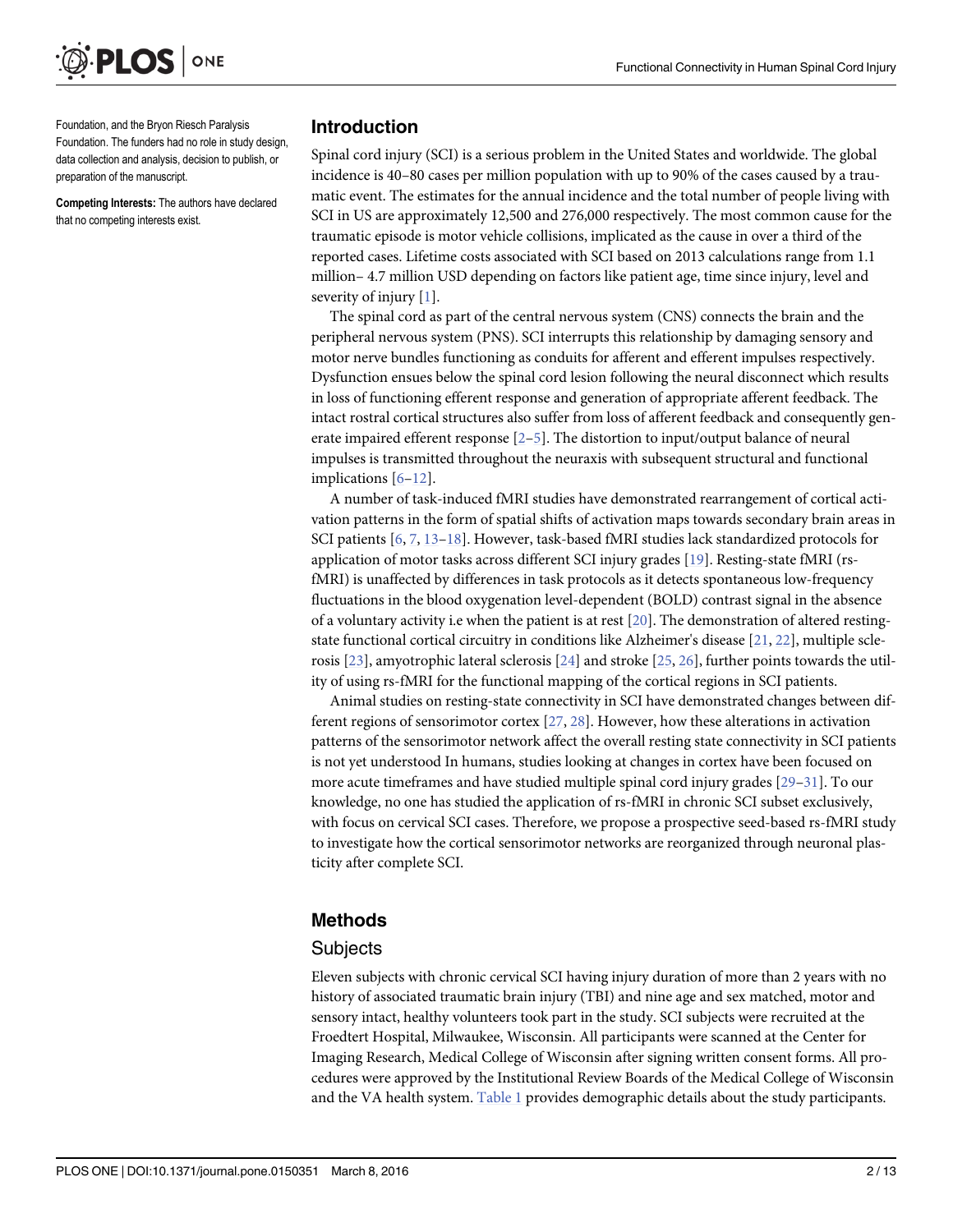| <b>Characteristics</b>              | <b>SCI Patients</b>                               | Controls                 |
|-------------------------------------|---------------------------------------------------|--------------------------|
| Participants                        | 11                                                | 9                        |
| Mean age (years)                    | $41.3 \pm 15.3$                                   | $41.6 \pm 20.0$          |
| Gender (male: female)               | 11:0                                              | 9:0                      |
| Mean disease duration (years)       | $11.8 \pm 9.1$                                    | $\overline{\phantom{0}}$ |
| Level of injury (# of participants) | $C4(1)$ , $C5(1)$ , $C6(4)$ , $C7(5)$             | Neurologic intact        |
| Mechanism (# of participants)       | $MVA(4)$ , Diving(3), Machine(1), Fall(1), MCC(2) | -                        |

<span id="page-4-0"></span>

| Table 1. Demographic and clinical characteristics of study participants. |  |  |
|--------------------------------------------------------------------------|--|--|
|--------------------------------------------------------------------------|--|--|

SCI: spinal cord injury; MVA: motor vehicle accident; MCC: motorcycle crash. Unless otherwise indicated, data are presented as mean ± standard deviation.

doi:10.1371/journal.pone.0150351.t001

SCI subjects with American Spinal Injury Association (ASIA) Impairment Scale A (AIS A), corresponding to complete spinal cord injury were selected from a chart review. Inclusion criteria for spinal cord injury patients included: age 18–75 years old, cervical spinal cord injury level and greater than 24 months from time of injury to participation in study. Exclusion criteria included presence of associated traumatic brain injury, decreased cognition and inability to comprehend commands, active bladder or other infection, severe contractures, cardiac arrhythmias on pacemakers or other implanted materials, history of gunshot wounds, eye injuries or any implanted materials not on the approved list for MR compatibility, subjects with metal plates implanted in the head, deformities of the skull or seizure disorders, and inability to consent for procedures. Table 2 summarizes the inclusion and exclusion criteria used for the study.

#### MR Imaging and Functional MR Imaging

All SCI subjects were scanned using a whole-body 3.0 T Signa GE scanner (Waukesha, Wisconsin) with a multi channel head and neck coil. For imaging, participants were positioned supine on the gantry of the scanner with the head in a midline location in a purpose built multi-channel head coil and stabilized by clamps to reduce motion related artifact during

#### Table 2. Recruitment Criteria.

| <b>Inclusion</b>                          |
|-------------------------------------------|
| Age 18-75 years                           |
| Cervical spinal cord injury               |
| ASIA impairment grade A                   |
| Disease duration greater than 24 months   |
| <b>Exclusion</b>                          |
| Associated TBI, Seizure disorder          |
| Decreased Cognition, Inability to consent |
| Active Infection                          |
| Severe contractures                       |
| Cardiac arrhythmias with pacemaker        |
| Hx of gun shot wound                      |
| Hx of non MR approved implanted materials |
|                                           |

TBI: traumatic brain injury; Hx: history; MR: magnetic resonance.

doi:10.1371/journal.pone.0150351.t002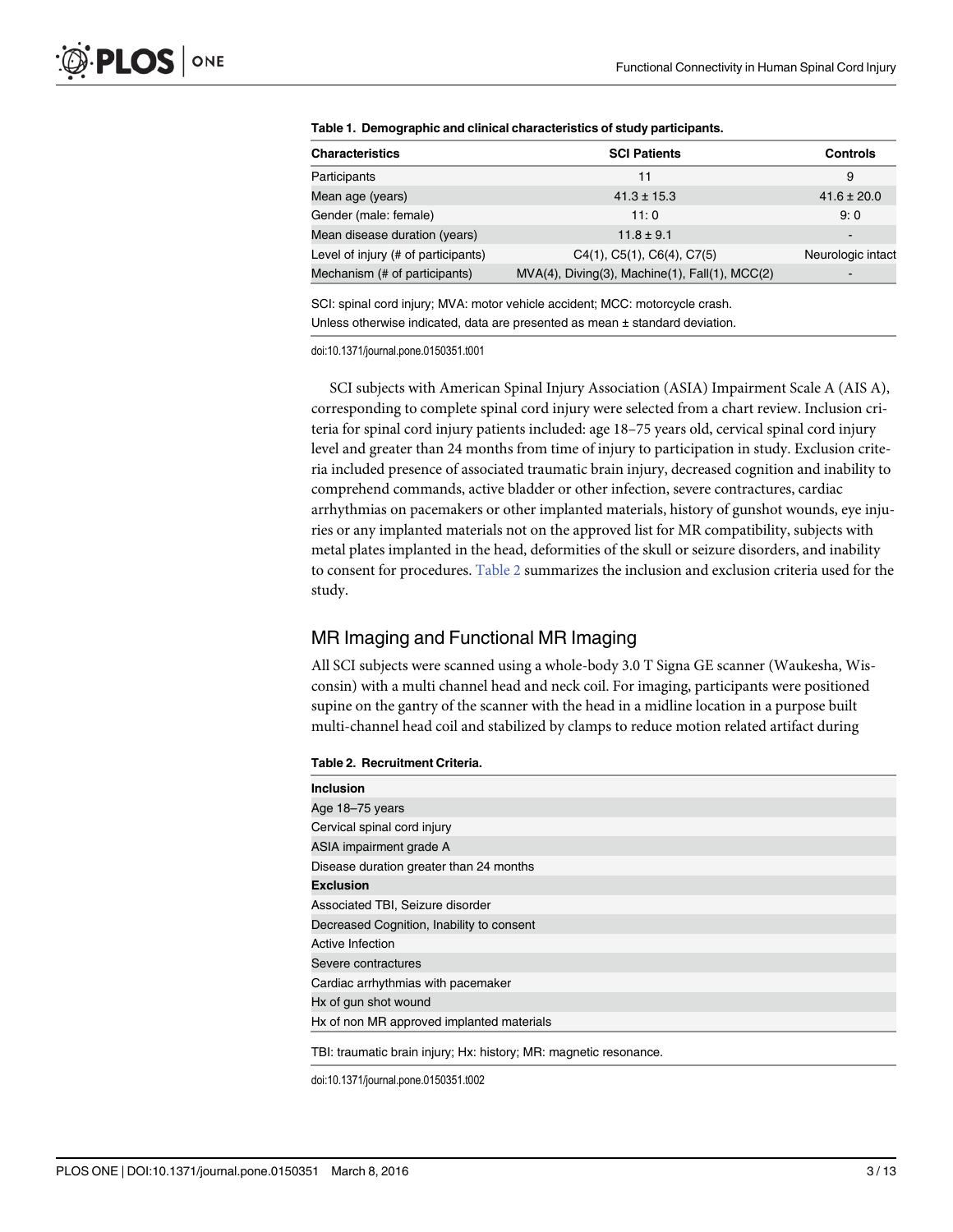<span id="page-5-0"></span>scanning. During the resting-state acquisitions the study participants were instructed to close their eyes, relax, and stay awake.

High-resolution anatomical images of the brain were obtained using T1-weighted spoiled gradient-recalled (SPGR) pulse sequence with TR = 8.2 ms, TE = 3.2 ms, FOV = 24 cm<sup>2</sup>, image matix =  $256 \times 192$ , NEX = 1, slice thickness = 1 mm with no gaps and one excitation-per-phase encoding step for a scan time of 8.5 min. Next, functional imaging was collected, using gradient-echo echo-planar imaging (EPI) pulse sequence with  $TR = 2000$  ms,  $TE = 25$  ms,  $FOV = 24$ cm<sup>2</sup>, image matrix = 64 x 64, bandwidth = 250 kz, slice thickness = 3.5 mm with no gaps, image orientation = sagittal and repetitions (time points) = 300 for a scan time of 8 min. A total of 8640 images were obtained with voxel resolution of 3.75 x 3.75 x 4 mm<sup>3</sup>.

#### Preprocessing of scanner data

The preprocessing of MR scanner DICOM data was carried out offline using Analysis of Functional Neuroimaging (AFNI) software [\(http://afni.nimh.nih.gov.afni\)](http://afni.nimh.nih.gov.afni/) and MATLAB programs (The MathWorks Inc., Natick, MA) as summarized in [Fig 1](#page-6-0). Preprocessing was initiated by the creation of 3D basic datasets from raw scanner 2D image data files for anatomical (SPGR) and functional data (to3d, AFNI). The parameters required for 3d conversion include number of slices  $= 41$ , number of volumes  $= 240$  and repetition time  $= 2$  secs with slices acquired in an interleaved fashion in the z-direction. Signal spike artifacts are then removed from the 3D dataset time series by interpolating data from neighboring time points with spikes defined as data points greater than 4 standard deviations from the mean of the time series (3dDespike, AFNI). The first five volumes of the time series were discarded to accommodate for fluctuations induced while longitudinal magnetization became stabilized.

Subsequent to removal of signal outliers and initial volumes, rigid body correction is performed for head motion along the three translational  $(x, y, and z)$  and the three rotational parameters (roll, pitch, and yaw). The motion correction involves default iterated least-square minimization using the higher-order Fourier interpolation with co registration of all functional volumes to base volume 10 of the given datatset (3dvolreg, AFNI). Further, detrending is done to remove mean, linear and quadratic trends to focus the data analysis on signal fluctuation present in the dataset (3dDetrend, AFNI).

The next step is removal of physiological artifacts as they impact detection of brain activation. Independent measurements of cardiac and respiratory variables followed by removal of changes in the image intensity in phase with the physiological cycle is done as part of retrospective image correction (RETROICOR) (3dretroicor, AFNI) [\[32](#page-13-0)]. Another source of artifacts is signals from the white matter (WM) and the cerebrospinal fluid (CSF). The removal of WM and CSF signals involves the masks using segmentation done with Statistical Parametric Mapping (SPM) software package for Matlab. The masks created for the WM and the CSF are converted to the resolution of the functional dataset (3dfractionize, AFNI) and the average timecourses within these masks are estimated and regressed out from the rs-fMRI data (3dmaskave and 3dDeconvolve, AFNI). The six-motion vectors were regressed out from each voxel time series (3dDeconvolve, AFNI). Finally, a temporal band-pass filter is applied to allow for low-frequency fluctuations within 0.015–0.1 Hz frequency range and the data was smoothed spatially (FWHM = 6 mm)  $[33-35]$  $[33-35]$  $[33-35]$ .

#### Generation of seed-based correlation maps

A seed-based approach was employed to determine the resting-state functional connectivity for selected regions of interest (ROI) [[36](#page-13-0)]. Primary motor and sensory cortical areas were chosen as the ROIs for data analsyis. Time course for each voxel inside any choses ROI is averaged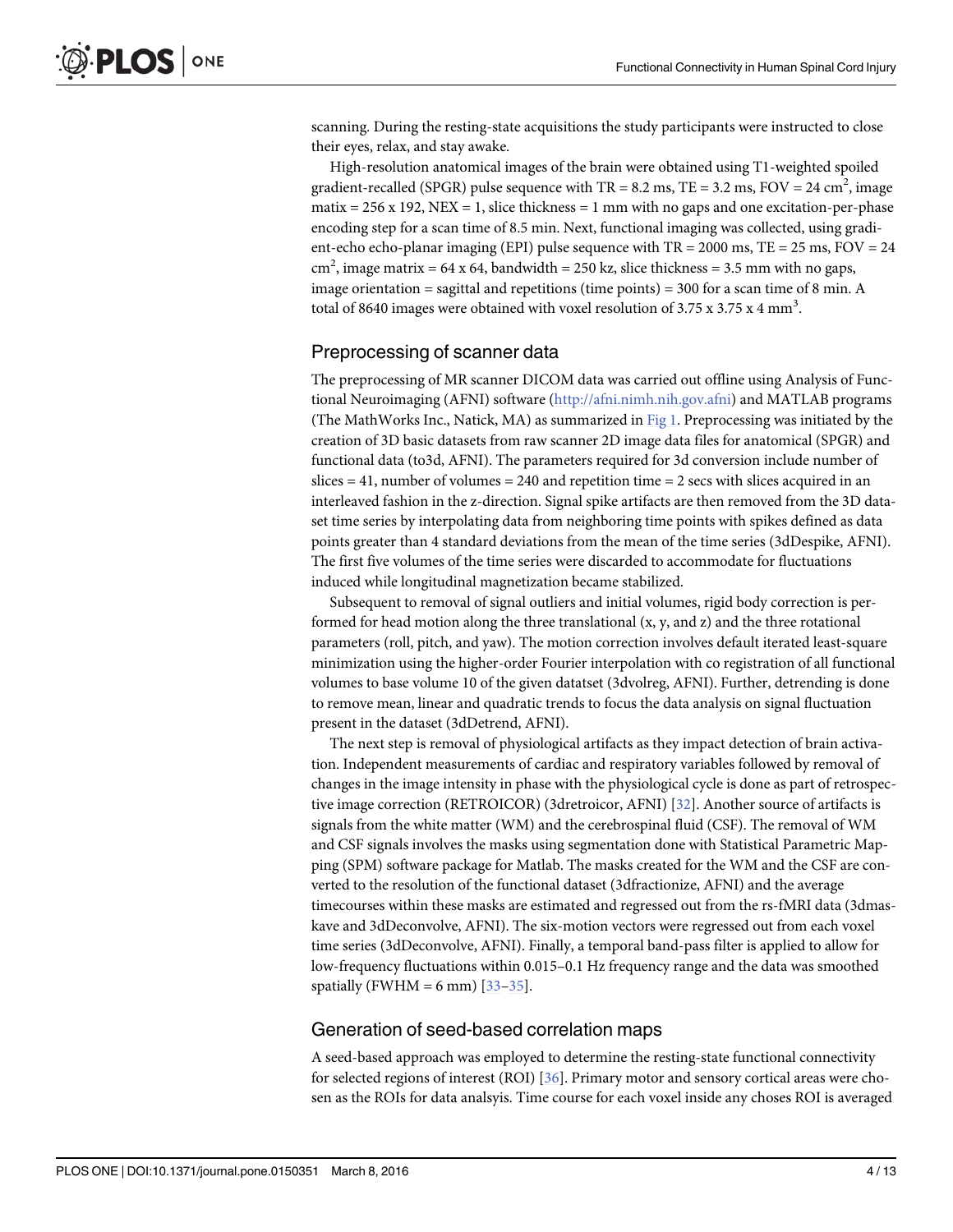<span id="page-6-0"></span>

One sample t-test

[Fig 1. O](#page-5-0)verview of Data Process. Top to bottom: Data acquisition, preprocessing to obtain individual sensorimotor network maps, and statistical analysis for group-level comparisons. SCI, spinal cord injury; con, control; SPGR, spoiled gradient-recalled echo sequence; fmri, functional magnetic resonance imaging; rsFMRI, resting state functional magnetic resonance imaging; WM, white matter; CSF, cerebrospinal fluid; SMN, sensory motor network.

doi:10.1371/journal.pone.0150351.g001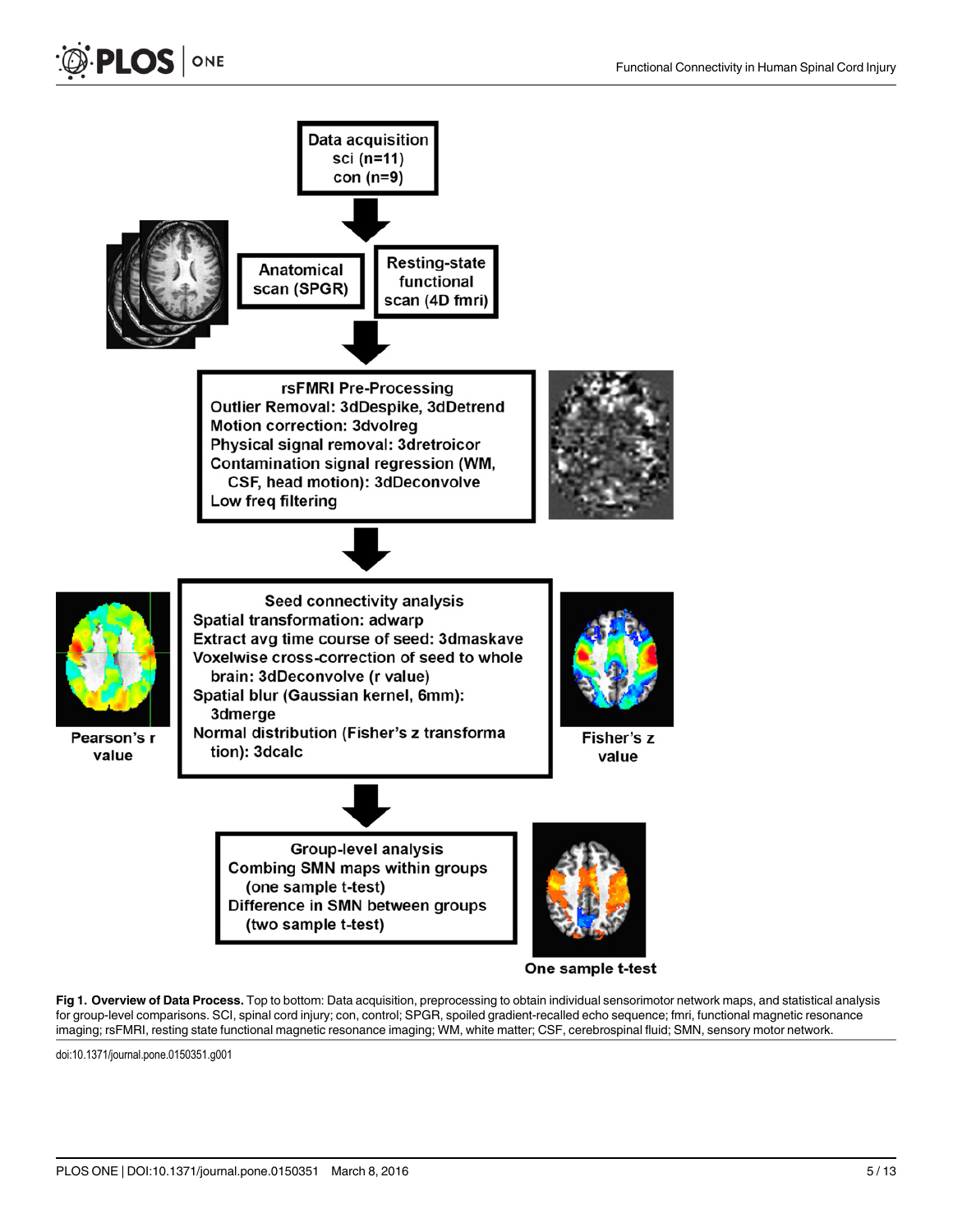<span id="page-7-0"></span>and correlated with all the other voxels in the brain (3dDetrend, AFNI). The seed regions or ROIs were based on Anatomical Automatic Labeling (AAL) template and included, individually, the left and right precentral and postcentral gyrus [[37\]](#page-13-0).

The SPGR and rs-fMRI data were spatially transformed to the Talairach template coordinates, (adwarp, AFNI), and resampled to 2-mm isotropic voxels. Correlation maps based on Pearson cross-correlation (r) coefficients were generated. These coefficients were converted to z values via Fisher's transformation for normal distribution and whole-brain functional connectivity maps were generated for each subject. These individual functional connectivity maps were averaged across both groups of subjects. The functional connectivity maps for every seed were compared at the group level between the SCI patients and healthy volunteers using twosampled t-tests with  $p<0.05$  considered statistically significant [\[34\]](#page-13-0). For determining the cluster size, Monte-Carlo simulation based multiple comparison correction was performed using 3dClustSim program from AFNI (cluster size = 444 voxels).

#### **Results**

In the present study, correlating the average time course for each ROI with all the other brain voxels generated functional connectivity maps for individual subjects. Subsequently, subjectspecific correlation maps, generated for each participant, were compared between both groups to determine statistically significant altered connectivity. A two-sampled t-test comparison revealed decreased connectivity in the SCI group across primary sensorimotor areas for both the motor and sensory ROIs as shown in [Fig 2](#page-8-0) and [Table 3.](#page-9-0)

The motor ROIs included the left and the right precentral gyrus. The left precentral gyrus showed decreased connectivity with bilateral primary motor as well as sensory regions. The same was found to hold true for the right precentral gyrus. Further, for both the motor ROIs, a decrease was noted in the interhemispheric region that serves as a connection between the primary motor and sensory areas.

The sensory ROIs included the left and the right postcentral gyrus. The left postcentral ROI produced similar results when compared with regions of sensorimotor cortex. Similar to motor ROIs, a correlational decrease was noted with the interhemispheric region connecting the primary sensorimotor areas. However, the right postcentral gyrus failed to demonstrate increased or decreased connectivity pattern with other sensorimotor regions. Changing the value to  $p = 0.1$  lead to similar findings in left postcentral gyrus as seen with the other ROIs. For the purpose of our analysis, we have only included results that showed significance at  $p = 0.05$ .

In addition, both the left sensory ROI demonstrated altered connectivity with the thalamus. The group comparison showed increased connectivity with thalami on both sides. However, corresponding differences in connectivity with the thalami were not observed for the left or right motor ROIs at the given level of significance ( $p = 0.5$ ).

#### **Discussion**

The present study has analyzed the sensorimotor network activation patterns during the resting-state in the later stages of SCI. The neural damage in SCI results in structural and functional alterations throughout the neuraxis  $[6-11, 19]$  $[6-11, 19]$  $[6-11, 19]$  $[6-11, 19]$  $[6-11, 19]$  $[6-11, 19]$  $[6-11, 19]$ . The present connectivity assessment is based on scans conducted with patients awake yet resting with eyes closed. The data analysis benefits from the absence of a task paradigm during data collection, thereby, removing a potential source of variability [\[19](#page-12-0), [38](#page-13-0)]. The distinct connectivity patterns observed between the study groups highlights the utility of rs-fMRI in visualizing changes to distant structures of the neuraxis that do not suffer direct damage. The demonstration of altered resting state patterns and the interdependence between task independent (resting) and dependent networks might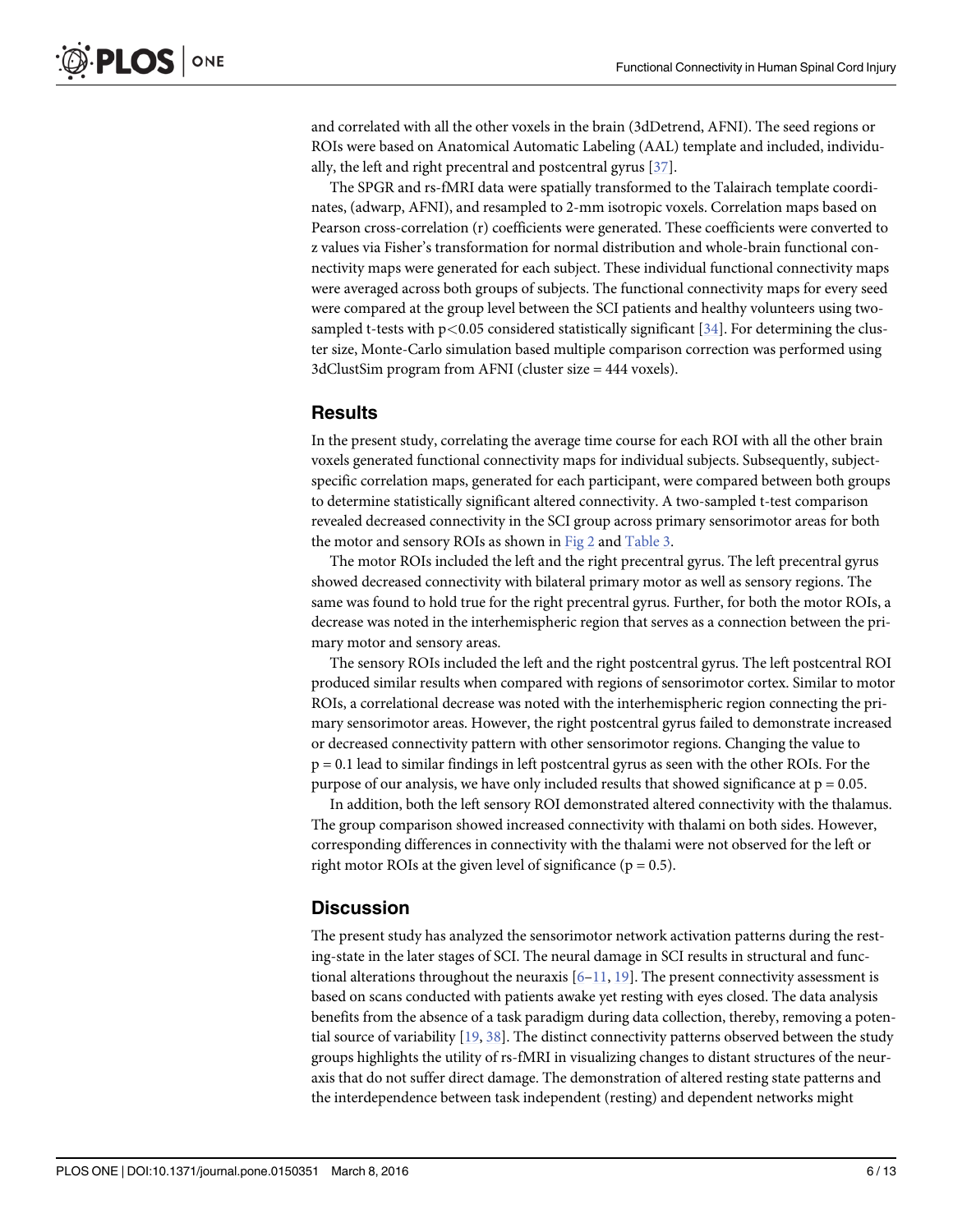<span id="page-8-0"></span>



[Fig 2. C](#page-7-0)hanges in resting-state functional connectivity of sensorimotor network between SCI patients and controls with each row corresponding to a specific ROI. Left column, Location of ROIs. Remaining columns, Clusters showing significant difference in functional connectivity. Color-coded statistical t-value maps (corrected p<0.05) showing positive and negative correlation (coded in yellow to light blue). Blue colors signifying negative t-values indicating SCI patients have lower connectivity to corresponding ROI compared to controls and vice versa (z-coordinates of cross sections are reported in Talairach space). SCI, spinal cord injury; ROI, region of interest.

doi:10.1371/journal.pone.0150351.g002

improve our understanding of the relation between resting state reorganization of cortex and modification of bodily function in patients with SCI [[25](#page-13-0), [39](#page-13-0)].

The sensorimotor cortex shows reduced functional connectivity in SCI patients compared to controls in our study. The distortion to input/output signal transmission due to injury might cause spatial shifts of cortical activation areas or reduction in intrinsic activations  $[40]$ . The spatial shifts, inherent decreases or a combination of both might play a role in the patterns observed in the present analysis. Evidence from task based functional studies in animals and humans demonstrate the existence of spatial shifts in cortical activation patterns, which tend to gravitate medially and posteriorly. The shifts occur due to expansion of the adjoining innervated parts into deafferented regions of the cortex with expansion of intact areas shown to start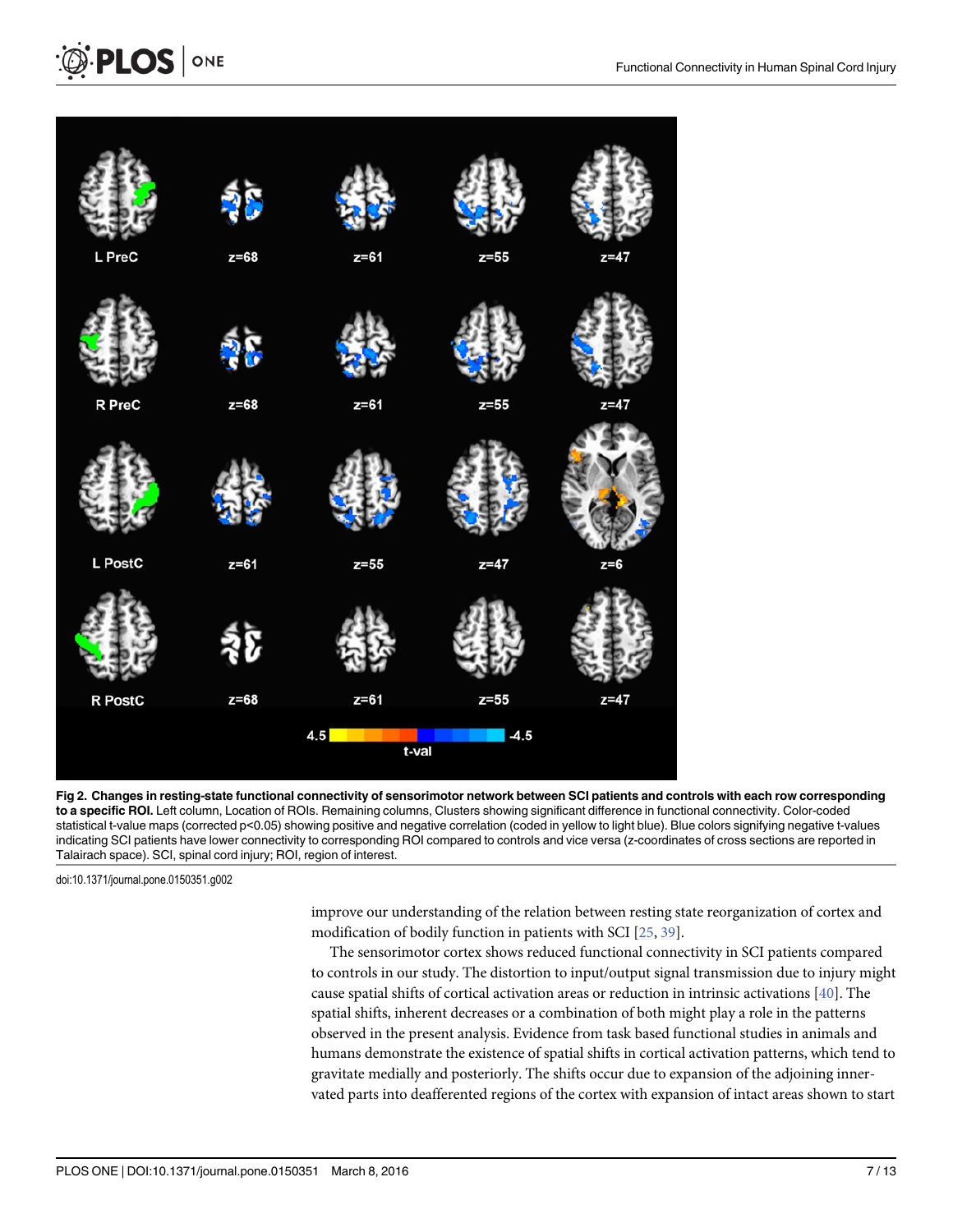<span id="page-9-0"></span>

| Seed ROI (gyrus)                  | <b>SMN Connected Region</b> | Side         | <b>Talairach coordinate</b><br>(RAI) |    |                | Cluster size (mm <sup>3</sup> ) | Peak t value |
|-----------------------------------|-----------------------------|--------------|--------------------------------------|----|----------------|---------------------------------|--------------|
|                                   |                             |              | $\boldsymbol{x}$                     | у  | z              |                                 |              |
| <b>SCI patients &lt; controls</b> |                             |              |                                      |    |                |                                 |              |
| <b>R</b> Precentral               | Precentral gyrus            | $\mathsf{R}$ | $-47$                                | 16 | 43             | 15392                           | $-4.16$      |
|                                   | Postcentral gyrus           | $\mathsf{R}$ | $-24$                                | 51 | 48             |                                 | $-4.29$      |
|                                   | <b>SMA</b>                  | $\mathsf{R}$ | $-10$                                | 22 | 67             |                                 | $-2.31$      |
|                                   | Superior parietal lobule    | $\mathsf{R}$ | $-23$                                | 53 | 48             |                                 | $-4.33$      |
|                                   | Paracentral lobule          | $\mathsf{R}$ | $-10$                                | 36 | 68             |                                 | $-2.81$      |
|                                   | Postcentral gyrus           | L            | 17                                   | 37 | 71             |                                 | $-3.55$      |
|                                   | Paracentral lobule          | L            | 10                                   | 42 | 68             |                                 | $-3.91$      |
| <b>L</b> Precentral               | Precentral gyrus            | L            | 31                                   | 25 | 66             | 4664                            | $-3.92$      |
|                                   | Postcentral gyrus           |              | 19                                   | 35 | 71             |                                 | $-3.75$      |
|                                   | Superior parietal lobule    | L            | 17                                   | 49 | 61             |                                 | $-3.34$      |
|                                   | Paracentral lobule          | L            | 9                                    | 41 | 64             |                                 | $-3.38$      |
|                                   | Precentral gyrus            | $\mathsf{R}$ | $-35$                                | 21 | 63             | 6928                            | $-3.43$      |
|                                   | Postcentral gyrus           | $\mathsf{R}$ | $-14$                                | 41 | 55             |                                 | $-3.65$      |
|                                   | Superior parietal lobule    | $\mathsf{R}$ | $-25$                                | 59 | 62             |                                 | $-4.35$      |
|                                   | Paracentral lobule          | $\mathsf{R}$ | $-11$                                | 41 | 57             |                                 | $-3.54$      |
| L Postcentral                     | Precentral gyrus            | L            | 25                                   | 21 | 51             | 9968                            | $-3.94$      |
|                                   | Postcentral gyrus           | L            | 27                                   | 39 | 47             |                                 | $-3.27$      |
|                                   | Superior parietal lobule    | L            | 19                                   | 57 | 29             |                                 | $-3.99$      |
|                                   | Paracentral lobule          | L            | 8                                    | 38 | 64             |                                 | $-2.71$      |
|                                   | Precentral gyrus            | $\mathsf{R}$ | $-35$                                | 30 | 52             | 6840                            | $-3.35$      |
|                                   | Postcentral gyrus           | $\mathsf{R}$ | $-35$                                | 30 | 49             |                                 | $-3.51$      |
|                                   | Superior parietal lobule    | $\mathsf{R}$ | $-25$                                | 61 | 60             |                                 | $-4.58$      |
| <b>SCI patients &gt; controls</b> |                             |              |                                      |    |                |                                 |              |
| L Postcentral                     | Thalamus                    | L            | 12                                   | 31 | $\overline{4}$ | 6008                            | 3.50         |
|                                   | Thalamus                    | R            | $-13$                                | 29 | 6              |                                 | 3.90         |

#### [Table 3.](#page-7-0) Brain regions showing significantly altered functional connectivity in SCI patients.

SCI: spinal cord injury; ROI: region of interest; SMN: sensorimotor network; RAI: right-anterior-inferior; SMA: supplementary motor area; p < 0.05, corrected by 3dClustSim.

doi:10.1371/journal.pone.0150351.t003

as early as days post injury  $[4, 14, 18, 41, 42]$  $[4, 14, 18, 41, 42]$  $[4, 14, 18, 41, 42]$  $[4, 14, 18, 41, 42]$  $[4, 14, 18, 41, 42]$  $[4, 14, 18, 41, 42]$  $[4, 14, 18, 41, 42]$  $[4, 14, 18, 41, 42]$  $[4, 14, 18, 41, 42]$  $[4, 14, 18, 41, 42]$  $[4, 14, 18, 41, 42]$ . The detection of modified BOLD signal correlations in the sensorimotor network indicates that the brain undergoes dynamic functional remolding subsequent to distant spinal cord injury.

The presence of altered activation patterns in chronic SCI patients several years post injury shows that neural plasticity leads to lasting alterations to the resting state functional connections between discrete cortical and subcortical structures. The patient group comprises of patients with injury duration of more than two years. The amount of time elapsed might have an influence on the observed activation patterns [\[43\]](#page-14-0).

Previously, positive correlation has been observed between the severity of spinal cord injury and derangement in measures of structural connectivity like fractional anisotropy (FA) at distant cord regions, indicating severity of the injury influences structural connectivity at distant sites  $[6]$  $[6]$ . It is observed that the more severe the spinal cord injury, the greater the distortion in afferent and efferent signal transmission. Our dataset is limited to the complete SCI patients (ASIA A), the most severely injured group. The seed regions used in the analysis are not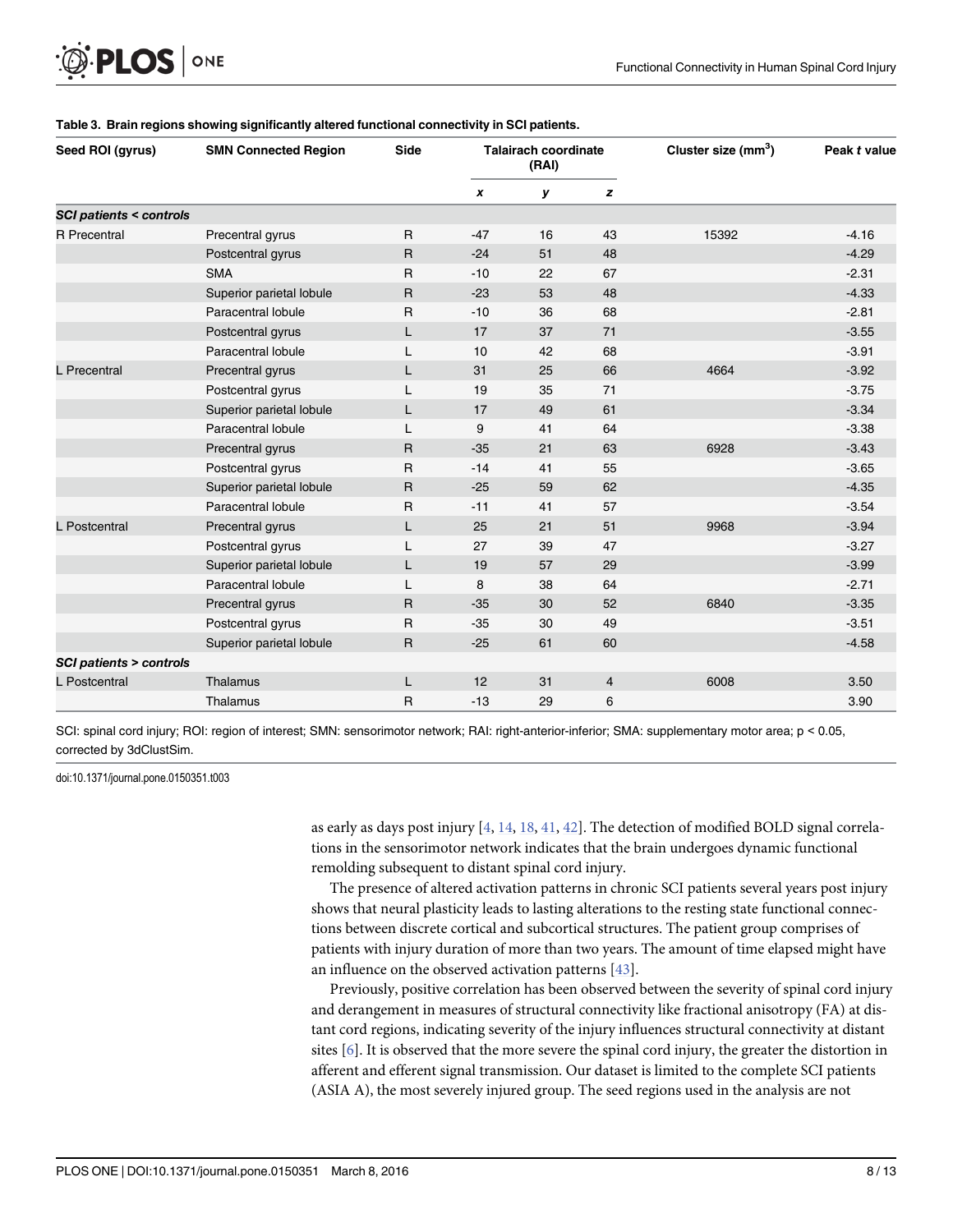<span id="page-10-0"></span>directly connected to the cord, unlike the structure connectivity example mentioned above. However, we believe that the severity of the injury might have an influence on the resulting change in connectivity patterns observed. Further, all patients had cervical spine injuries, which destroy a greater fraction of the afferent/efferent axons in comparison to injuries to the thoracic cord with subsequent greater effects on the brain.

The ROIs (as per AAL template) chosen to represent the motor cortex included the left and the right precentral gyrus. These ROIs represent primary motor areas. The patient population contained subjects with complete cervical cord injury. This meant that all patients had complete paralysis of lower limbs with varying degrees of function in the upper extremities. It is theorized that the complete lack of inputs and subsequent outputs would manifest as a distinct change on account of the neural plasticity of the human brain and expansion of intact cortical areas to compensate for denervated areas. Hence, measurement of resting correlations of primary motor areas in such a population would yield data with a high probability of measuring significant alterations. The individual precentral gyrus or primary motor area (M1) showed decrease connectivity with their own self, the contralateral precentral gyrus, the inter hemispheric area connecting the two primary motor areas and with the primary sensory areas (S1) on both sides. Our data is supported by demonstration of similar results in acute SCI, pointing to a decline in motor output early in the process.  $[31]$ . This might be due to a change in the responsiveness of cortical circuits of inhibitory nature with an increase causing a reduction in the excitation of motor efferents [[44](#page-14-0)].

The ROIs for somatosensory cortex were left and right postcentral gyri, representative of primary sensory cortex (S1). The left postcentral gyrus showed decreased connectivity with primary sensorimotor areas in SCI patients similar to that seen with motor ROIs. There was also a decrease in interhemispheric connectivity between the two primary sensory areas. These findings coupled with the results of both the motor ROIs point to possible decreased interhemispheric communication in the resting state. The decrease is possibly due to loss of synchronization between sensorimotor areas of both the cerebral hemispheres consequent to input/output imbalance. The right postcentral ROI did not show any significant finding at  $p = 0.05$  but showed similar findings at  $p = 0.1$ , which could mean that right sensory ROI might be showing the same effects as observed with other ROIs and might benefit from a larger sample size. More importantly, the trend for both sensory ROIs points towards decreased connectivity with sensory and motor areas. Interestingly, the left sensory ROI showed increased connectivity with bilateral thalami. This might be the result of thalami overcompensating for the decrease in input received from caudal structures and could be influenced by factors such as disinhibition of latent synapses or sprouting of new synapses. Furthermore, many SCI patients complain of neuropathic pain, which might have a resultant effect on functional connectivity at rest [\[45\]](#page-14-0).

A number of factors warrant consideration in furthering our understanding of the neural plasticity in chronic SCI. The present study is constrained by the relatively few number of subjects in both groups. The small sample size raises the issue of statistical power for which power analysis using the bootstrap method was performed ([S1 File\)](#page-11-0). The result showed that approximately 10 subjects per group are required to achieve a power of 0.80 for detection of group difference (for detailed explanation of power analysis refer to [S1 File](#page-11-0)). The sample size in this study is roughly equivalent to the number calculated by power analysis. However, the study could benefit form having a larger sample size. Further, the severity and the level of injury could impact the progression of connectivity alterations at supra spinal levels post SCI [[6](#page-12-0)]. The present analysis was limited to cervical cases but comparing a larger dataset of SCI patients across different levels with varying ASIA grades would help to better understand the effect of these variables. The time since injury also has implications in the reorganization of activation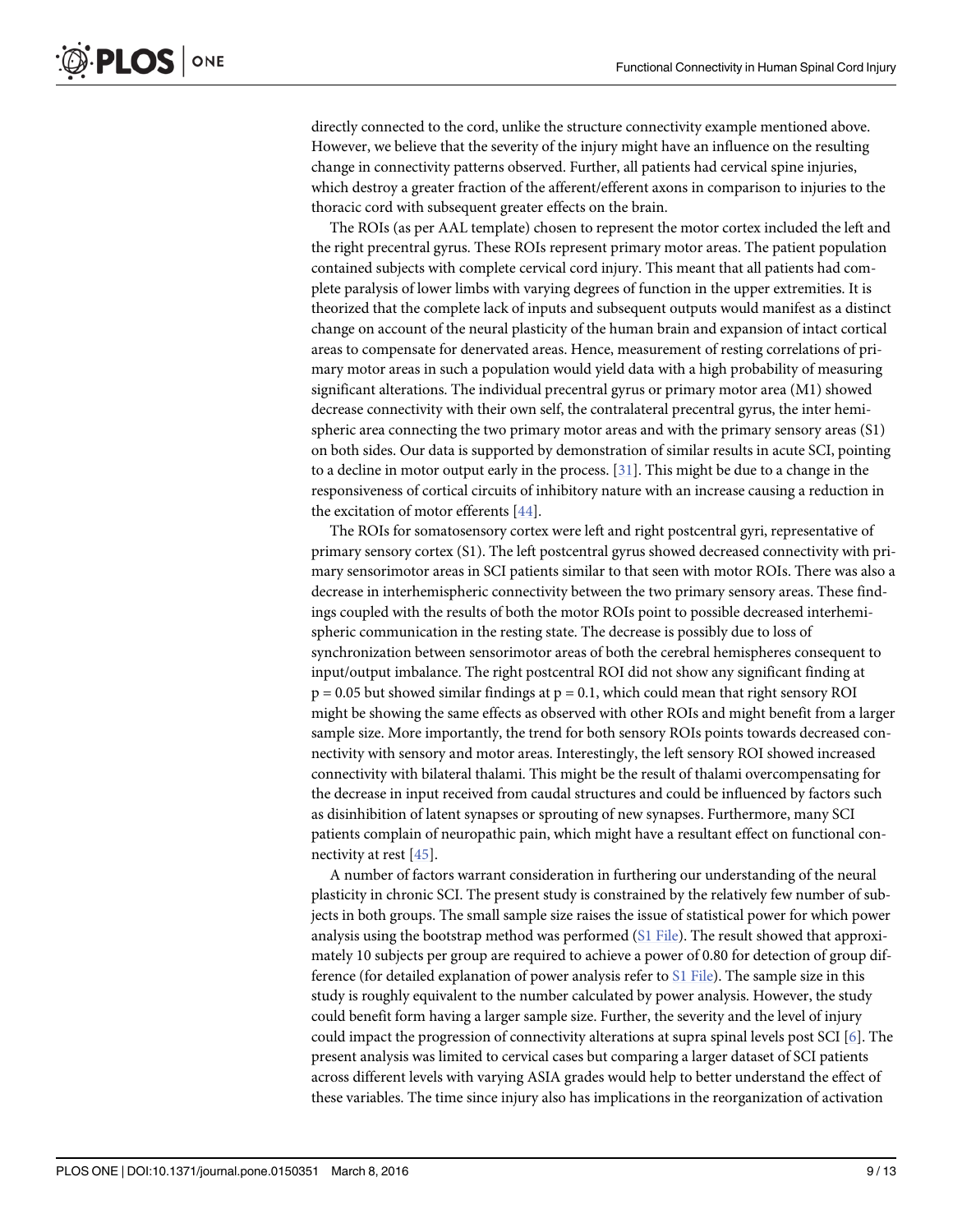<span id="page-11-0"></span>maps [\[43\]](#page-14-0). This study did not account for neuropathic pain experienced by SCI patients. Since, pain pathways involve thalamus as an important conduit, subsequent resting data analysis might need to explore this phenomena  $[45]$  $[45]$  $[45]$ . This study solely looks at the plasticity of the brain without analyzing the reorganization of the spinal cord post SCI. The functional changes in cord might have a role in play in the resultant lasting reorganization in chronic patients. Also, mood alterations have been known to affect cortical connectivity maps and might be an influence in SCI patient cohort. Lastly, we have not included handedness data in the present study. We recognized that handedness could potentially influence resting state sensorimotor connectivity and feel this data would be valuable in additional studies moving forward. In continuation of our work with SCI patients, some of the above mentioned concerns would be included to improve upon the understanding of the cortical reorganization and the underlying pathophysiologic mechanism behind observed activation changes.

### Conclusion

The current study has compared the resting-state functional data between chronic cervical SCI patients and healthy controls. We show alterations in spontaneous cortical activation patterns suggesting a possible SCI-induced reorganization on account of neural plasticity. The demonstration of the cortical response to SCI highlights the potential of rs-fMRI for studying neuroplasticity in the brain subsequent to injuries to distal elements of the central nervous system.

## Supporting Information

[S1 File.](http://www.plosone.org/article/fetchSingleRepresentation.action?uri=info:doi/10.1371/journal.pone.0150351.s001) Power Analysis. (PDF)

## Acknowledgments

The authors thank Moriah Iverson, MS, Judeen Richlen, RN, (research coordination), Dana Seslija, MD, MS, William Waring, MD, and Merle Orr, MD, (patient recruitment support), Yu Liu, MS (MRI technical support), the Falk Foundation, and the Bryon Riesch Paralysis Foundation.

## Author Contributions

Conceived and designed the experiments: SK VM SL BS MB AV. Performed the experiments: AO MK JL BK VM. Analyzed the data: AO MK WL BW. Contributed reagents/materials/analysis tools: BK MB BS SL. Wrote the paper: AO MK WL BS SK.

### References

- [1.](#page-3-0) NSCIS. National Spinal Cord Injury Statistical Center Annual Statistical Report for the Spinal Cord Injury Model Systems- Complete Public Version. University of Alabama at Birmingham: Birmingham, Alabama <https://http://www.nscisc.uab.edu>. 2015.
- [2.](#page-3-0) Wrigley PJ, Gustin SM, Macey PM, Nash PG, Gandevia SC, Macefield VG, et al. Anatomical Changes in Human Motor Cortex and Motor Pathways following Complete Thoracic Spinal Cord Injury. Cerebral Cortex. 2009 January 1, 2009; 19(1):224–32. doi: [10.1093/cercor/bhn072](http://dx.doi.org/10.1093/cercor/bhn072) PMID: [18483004](http://www.ncbi.nlm.nih.gov/pubmed/18483004)
- 3. Raineteau O, Schwab ME. Plasticity of motor systems after incomplete spinal cord injury. Nature reviews Neuroscience. 2001 Apr; 2(4):263–73. PMID: [11283749.](http://www.ncbi.nlm.nih.gov/pubmed/11283749) Epub 2001/04/03. eng.
- [4.](#page-9-0) Jurkiewicz MT, Mikulis DJ, McIlroy WE, Fehlings MG, Verrier MC. Sensorimotor Cortical Plasticity During Recovery Following Spinal Cord Injury: A Longitudinal fMRI Study. Neurorehabilitation and Neural Repair. 2007 November 1, 2007; 21(6):527–38. PMID: [17507643](http://www.ncbi.nlm.nih.gov/pubmed/17507643)
- [5.](#page-3-0) Dietz V, Curt A. Neurological aspects of spinal-cord repair: promises and challenges. The Lancet Neurology. 2006 Aug; 5(8):688–94. PMID: [16857574](http://www.ncbi.nlm.nih.gov/pubmed/16857574). Epub 2006/07/22. eng.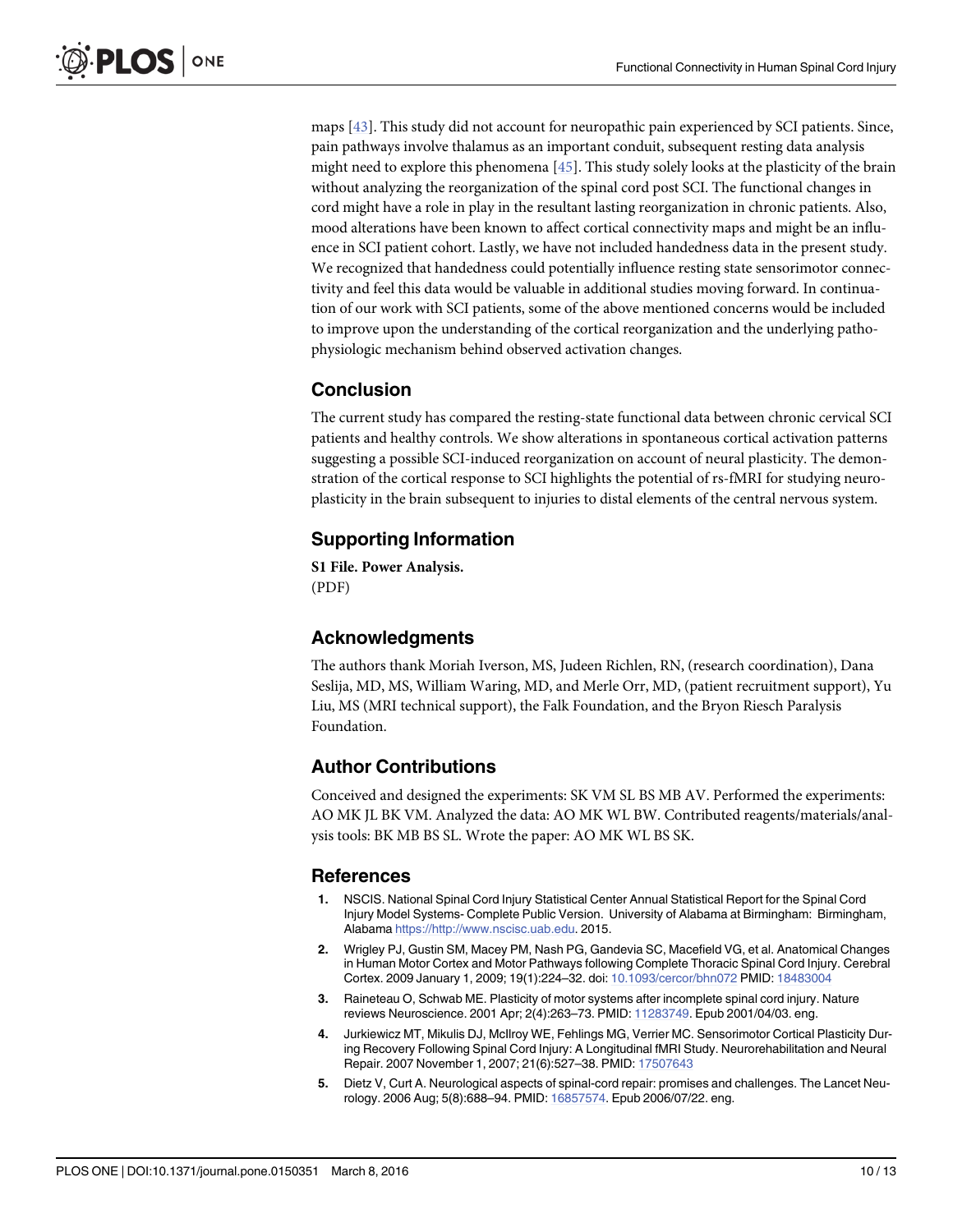- <span id="page-12-0"></span>[6.](#page-3-0) Freund P, Weiskopf N, Ward NS, Hutton C, Gall A, Ciccarelli O, et al. Disability, atrophy and cortical reorganization following spinal cord injury. Brain: a journal of neurology. 2011 Jun; 134(Pt 6):1610–22. PMID: [21586596.](http://www.ncbi.nlm.nih.gov/pubmed/21586596) Pubmed Central PMCID: Pmc3102242. Epub 2011/05/19. eng.
- [7.](#page-3-0) Oudega M, Perez MA. Corticospinal reorganization after spinal cord injury. The Journal of physiology. 2012 Aug 15; 590(Pt 16):3647–63. PMID: [22586214](http://www.ncbi.nlm.nih.gov/pubmed/22586214). Pubmed Central PMCID: Pmc3476625. Epub 2012/05/16. eng.
- 8. Buss A, Brook GA, Kakulas B, Martin D, Franzen R, Schoenen J, et al. Gradual loss of myelin and formation of an astrocytic scar during Wallerian degeneration in the human spinal cord. Brain: a journal of neurology. 2004 Jan; 127(Pt 1):34–44. PMID: [14534158.](http://www.ncbi.nlm.nih.gov/pubmed/14534158) Epub 2003/10/10. eng.
- 9. Petersen JA, Wilm BJ, von Meyenburg J, Schubert M, Seifert B, Najafi Y, et al. Chronic cervical spinal cord injury: DTI correlates with clinical and electrophysiological measures. Journal of neurotrauma. 2012 May 20; 29(8):1556–66. PMID: [22150011.](http://www.ncbi.nlm.nih.gov/pubmed/22150011) Epub 2011/12/14. eng. doi: [10.1089/neu.2011.2027](http://dx.doi.org/10.1089/neu.2011.2027)
- 10. Curt A, Dietz V. Traumatic cervical spinal cord injury: relation between somatosensory evoked potentials, neurological deficit, and hand function. Archives of physical medicine and rehabilitation. 1996 Jan; 77(1):48-53. PMID: [8554473.](http://www.ncbi.nlm.nih.gov/pubmed/8554473) Epub 1996/01/01. eng.
- [11.](#page-7-0) Curt A, Dietz V. Ambulatory capacity in spinal cord injury: significance of somatosensory evoked potentials and ASIA protocol in predicting outcome. Archives of physical medicine and rehabilitation. 1997 Jan; 78(1):39–43. PMID: [9014955.](http://www.ncbi.nlm.nih.gov/pubmed/9014955) Epub 1997/01/01. eng.
- [12.](#page-3-0) Cohen-Adad J, El Mendili MM, Lehericy S, Pradat PF, Blancho S, Rossignol S, et al. Demyelination and degeneration in the injured human spinal cord detected with diffusion and magnetization transfer MRI. Neuroimage. 2011 Apr 1; 55(3):1024–33. PMID: [21232610](http://www.ncbi.nlm.nih.gov/pubmed/21232610). Epub 2011/01/15. eng. doi: [10.1016/](http://dx.doi.org/10.1016/j.neuroimage.2010.11.089) [j.neuroimage.2010.11.089](http://dx.doi.org/10.1016/j.neuroimage.2010.11.089)
- [13.](#page-3-0) Lundell H, Christensen MS, Barthélemy D, Willerslev-Olsen M, Biering-Sørensen F, Nielsen JB. Cerebral activation is correlated to regional atrophy of the spinal cord and functional motor disability in spinal cord injured individuals. NeuroImage. 2011 1/15/; 54(2):1254–61. doi: [10.1016/j.neuroimage.2010.09.](http://dx.doi.org/10.1016/j.neuroimage.2010.09.009) [009](http://dx.doi.org/10.1016/j.neuroimage.2010.09.009) PMID: [20851198](http://www.ncbi.nlm.nih.gov/pubmed/20851198)
- [14.](#page-9-0) Hotz-Boendermaker S, Funk M, Summers P, Brugger P, Hepp-Reymond MC, Curt A, et al. Preservation of motor programs in paraplegics as demonstrated by attempted and imagined foot movements. Neuroimage. 2008 Jan 1; 39(1):383–94. PMID: [17919932.](http://www.ncbi.nlm.nih.gov/pubmed/17919932) Epub 2007/10/09. eng.
- 15. Jurkiewicz MT, Crawley AP, Verrier MC, Fehlings MG, Mikulis DJ. Somatosensory cortical atrophy after spinal cord injury: a voxel-based morphometry study. Neurology. 2006 Mar 14; 66(5):762–4. PMID: [16534122.](http://www.ncbi.nlm.nih.gov/pubmed/16534122) Epub 2006/03/15. eng.
- 16. Turner JA, Lee JS, Schandler SL, Cohen MJ. An fMRI investigation of hand representation in paraplegic humans. Neurorehabil Neural Repair. 2003 Mar; 17(1):37–47. PMID: [12645444](http://www.ncbi.nlm.nih.gov/pubmed/12645444). Epub 2003/03/21. eng.
- 17. Curt A, Alkadhi H, Crelier GR, Boendermaker SH, Hepp-Reymond MC, Kollias SS. Changes of nonaffected upper limb cortical representation in paraplegic patients as assessed by fMRI. Brain: a journal of neurology. 2002 Nov; 125(Pt 11):2567–78. PMID: [12390981.](http://www.ncbi.nlm.nih.gov/pubmed/12390981) Epub 2002/10/23. eng.
- [18.](#page-3-0) Cramer SC, Lastra L, Lacourse MG, Cohen MJ. Brain motor system function after chronic, complete spinal cord injury. Brain: a journal of neurology. 2005 Dec; 128(Pt 12):2941-50. PMID: [16246866.](http://www.ncbi.nlm.nih.gov/pubmed/16246866) Epub 2005/10/26. eng.
- [19.](#page-3-0) Kokotilo KJ, Eng JJ, Curt A. Reorganization and preservation of motor control of the brain in spinal cord injury: a systematic review. Journal of neurotrauma. 2009 Nov; 26(11):2113–26. PMID: [19604097](http://www.ncbi.nlm.nih.gov/pubmed/19604097). Pubmed Central PMCID: Pmc3167869. Epub 2009/07/17. eng. doi: [10.1089/neu.2008.0688](http://dx.doi.org/10.1089/neu.2008.0688)
- [20.](#page-3-0) Biswal B, Yetkin FZ, Haughton VM, Hyde JS. Functional connectivity in the motor cortex of resting human brain using echo-planar MRI. Magnetic resonance in medicine. 1995 Oct; 34(4):537–41. PMID: [8524021.](http://www.ncbi.nlm.nih.gov/pubmed/8524021) Epub 1995/10/01. eng.
- [21.](#page-3-0) Li SJ, Li Z, Wu G, Zhang MJ, Franczak M, Antuono PG. Alzheimer Disease: evaluation of a functional MR imaging index as a marker. Radiology. 2002 Oct; 225(1):253–9. PMID: [12355013](http://www.ncbi.nlm.nih.gov/pubmed/12355013). Epub 2002/10/ 02. eng.
- [22.](#page-3-0) Sorg C, Riedl V, Mühlau M, Calhoun VD, Eichele T, Läer L, et al. Selective changes of resting-state networks in individuals at risk for Alzheimer's disease. Proceedings of the National Academy of Sciences of the United States of America. 2007 Nov 20; 104(47):18760–5. PMID: [18003904](http://www.ncbi.nlm.nih.gov/pubmed/18003904). Pubmed Central PMCID: Pmc2141850. eng.
- [23.](#page-3-0) Rocca MA, Valsasina P, Absinta M, Riccitelli G, Rodegher ME, Misci P, et al. Default-mode network dysfunction and cognitive impairment in progressive MS. Neurology. 2010 Apr 20; 74(16):1252–9. PMID: [20404306.](http://www.ncbi.nlm.nih.gov/pubmed/20404306) Epub 2010/04/21. eng. doi: [10.1212/WNL.0b013e3181d9ed91](http://dx.doi.org/10.1212/WNL.0b013e3181d9ed91)
- [24.](#page-3-0) Mohammadi B, Kollewe K, Samii A, Krampfl K, Dengler R, Munte TF. Changes of resting state brain networks in amyotrophic lateral sclerosis. Experimental neurology. 2009 May; 217(1):147–53. PMID: [19416664](http://www.ncbi.nlm.nih.gov/pubmed/19416664). Epub 2009/05/07. eng. doi: [10.1016/j.expneurol.2009.01.025](http://dx.doi.org/10.1016/j.expneurol.2009.01.025)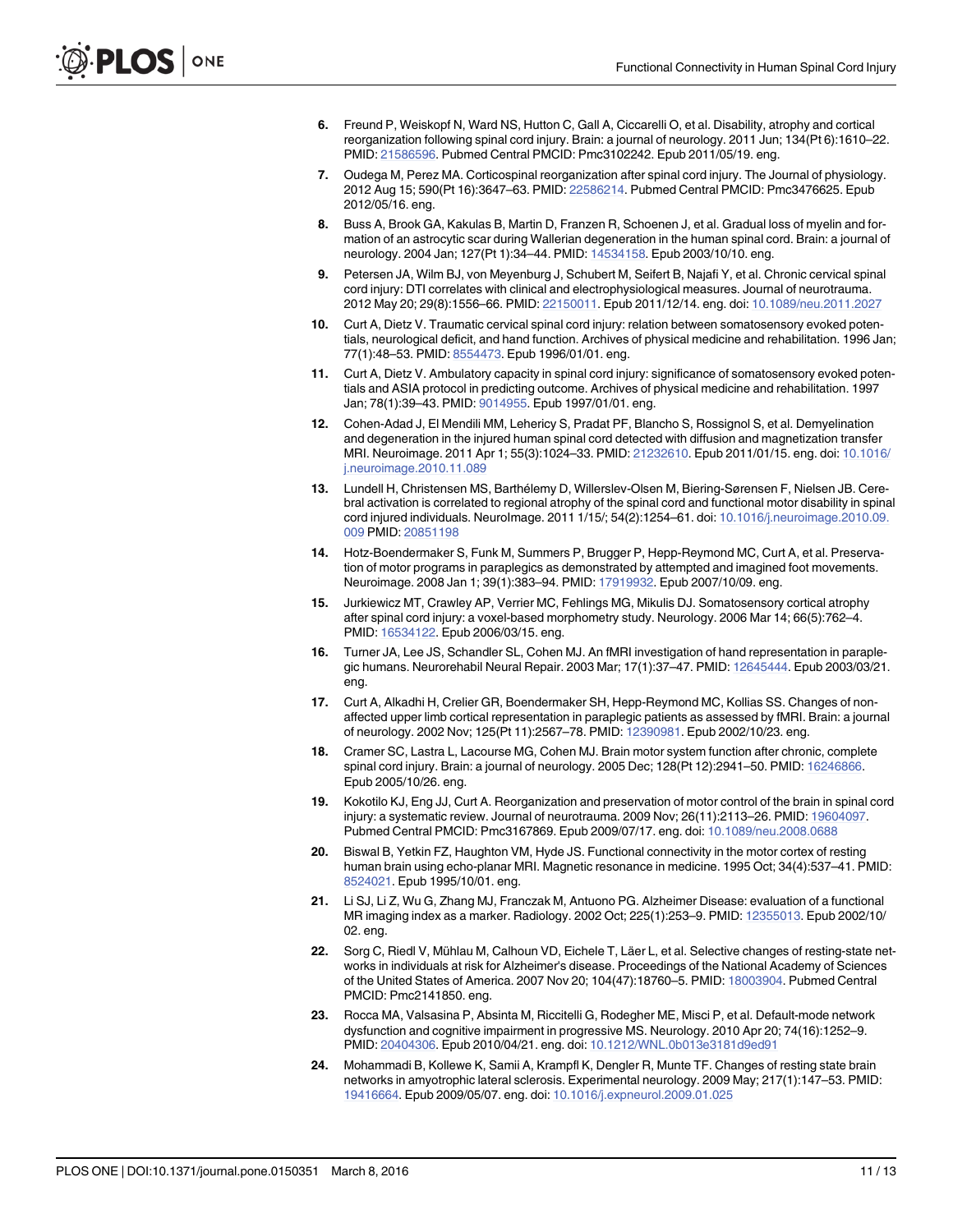- <span id="page-13-0"></span>[25.](#page-3-0) Grefkes C, Fink GR. Reorganization of cerebral networks after stroke: new insights from neuroimaging with connectivity approaches. Brain: a journal of neurology. 2011 May; 134(Pt 5):1264–76. PMID: [21414995](http://www.ncbi.nlm.nih.gov/pubmed/21414995). Pubmed Central PMCID: Pmc3097886. Epub 2011/03/19. eng.
- [26.](#page-3-0) Carter AR, Astafiev SV, Lang CE, Connor LT, Rengachary J, Strube MJ, et al. Resting interhemispheric functional magnetic resonance imaging connectivity predicts performance after stroke. Annals of neurology. 2010 Mar; 67(3):365–75. PMID: [20373348](http://www.ncbi.nlm.nih.gov/pubmed/20373348). Pubmed Central PMCID: Pmc2927671. Epub 2010/ 04/08. eng. doi: [10.1002/ana.21905](http://dx.doi.org/10.1002/ana.21905)
- [27.](#page-3-0) Rao JS, Ma M, Zhao C, Zhang AF, Yang ZY, Liu Z, et al. Fractional amplitude of low-frequency fluctuation changes in monkeys with spinal cord injury: a resting-state fMRI study. Magnetic resonance imaging. 2014 Jun; 32(5):482–6. PMID: [24629510.](http://www.ncbi.nlm.nih.gov/pubmed/24629510) Epub 2014/03/19. eng. doi: [10.1016/j.mri.2014.02.001](http://dx.doi.org/10.1016/j.mri.2014.02.001)
- [28.](#page-3-0) Seminowicz DA, Jiang L, Ji Y, Xu S, Gullapalli RP, Masri R. Thalamocortical asynchrony in conditions of spinal cord injury pain in rats. The Journal of neuroscience: the official journal of the Society for Neuroscience. 2012 Nov 7; 32(45):15843–8. PMID: [23136423.](http://www.ncbi.nlm.nih.gov/pubmed/23136423) Pubmed Central PMCID: Pmc3500510. Epub 2012/11/09. eng.
- [29.](#page-3-0) Choe AS, Belegu V, Yoshida S, Joel S, Sadowsky CL, Smith SA, et al. Extensive neurological recovery from a complete spinal cord injury: a case report and hypothesis on the role of cortical plasticity. Frontiers in Human Neuroscience. 2013; 7. PMID: [23805087.](http://www.ncbi.nlm.nih.gov/pubmed/23805087) Pubmed Central PMCID: Pmc3691521. eng.
- 30. Min YS, Park JW, Jin SU, Jang KE, Nam HU, Lee YS, et al. Alteration of Resting-State Brain Sensorimotor Connectivity following Spinal Cord Injury: A Resting-State Functional Magnetic Resonance Imaging Study. Journal of neurotrauma. 2015 Sep 15; 32(18):1422–7. PMID: [25945389](http://www.ncbi.nlm.nih.gov/pubmed/25945389). Epub 2015/05/07. eng. doi: [10.1089/neu.2014.3661](http://dx.doi.org/10.1089/neu.2014.3661)
- [31.](#page-3-0) Hou JM, Sun TS, Xiang ZM, Zhang JZ, Zhang ZC, Zhao M, et al. Alterations of resting-state regional and network-level neural function after acute spinal cord injury. Neuroscience. 2014 Sep 26; 277:446– 54. PMID: [25086312.](http://www.ncbi.nlm.nih.gov/pubmed/25086312) Epub 2014/08/03. eng. doi: [10.1016/j.neuroscience.2014.07.045](http://dx.doi.org/10.1016/j.neuroscience.2014.07.045)
- [32.](#page-5-0) Glover GH, Li TQ, Ress D. Image-based method for retrospective correction of physiological motion effects in fMRI: RETROICOR. Magnetic resonance in medicine. 2000 Jul; 44(1):162–7. PMID: [10893535](http://www.ncbi.nlm.nih.gov/pubmed/10893535). Epub 2000/07/14. eng.
- [33.](#page-5-0) Cox RW. AFNI: software for analysis and visualization of functional magnetic resonance neuroimages. Computers and biomedical research, an international journal. 1996 Jun; 29(3):162–73. PMID: [8812068.](http://www.ncbi.nlm.nih.gov/pubmed/8812068) Epub 1996/06/01. eng.
- [34.](#page-7-0) Fox MD, Zhang D, Snyder AZ, Raichle ME. The global signal and observed anticorrelated resting state brain networks. Journal of neurophysiology. 2009 Jun; 101(6):3270–83. PMID: [19339462](http://www.ncbi.nlm.nih.gov/pubmed/19339462). Pubmed Central PMCID: Pmc2694109. Epub 2009/04/03. eng. doi: [10.1152/jn.90777.2008](http://dx.doi.org/10.1152/jn.90777.2008)
- [35.](#page-5-0) Chen G, Chen G, Xie C, Ward BD, Li W, Antuono P, et al. A method to determine the necessity for global signal regression in resting-state fMRI studies. Magnetic resonance in medicine. 2012 Dec; 68 (6):1828–35. PMID: [22334332](http://www.ncbi.nlm.nih.gov/pubmed/22334332). Pubmed Central PMCID: Pmc3382008. Epub 2012/02/16. eng. doi: [10.](http://dx.doi.org/10.1002/mrm.24201) [1002/mrm.24201](http://dx.doi.org/10.1002/mrm.24201)
- [36.](#page-5-0) Biswal BB, Mennes M, Zuo XN, Gohel S, Kelly C, Smith SM, et al. Toward discovery science of human brain function. Proceedings of the National Academy of Sciences of the United States of America. 2010 Mar 9; 107(10):4734–9. PMID: [20176931](http://www.ncbi.nlm.nih.gov/pubmed/20176931). Pubmed Central PMCID: Pmc2842060. Epub 2010/02/24. eng. doi: [10.1073/pnas.0911855107](http://dx.doi.org/10.1073/pnas.0911855107)
- [37.](#page-7-0) Tzourio-Mazoyer N, Landeau B, Papathanassiou D, Crivello F, Etard O, Delcroix N, et al. Automated anatomical labeling of activations in SPM using a macroscopic anatomical parcellation of the MNI MRI single-subject brain. Neuroimage. 2002 Jan; 15(1):273–89. PMID: [11771995](http://www.ncbi.nlm.nih.gov/pubmed/11771995). Epub 2002/01/05. eng.
- [38.](#page-7-0) van den Heuvel MP, Hulshoff Pol HE. Exploring the brain network: a review on resting-state fMRI functional connectivity. European neuropsychopharmacology: the journal of the European College of Neuropsychopharmacology. 2010 Aug; 20(8):519–34. PMID: [20471808.](http://www.ncbi.nlm.nih.gov/pubmed/20471808) Epub 2010/05/18. eng.
- [39.](#page-8-0) Albert NB, Robertson EM, Miall RC. The resting human brain and motor learning. Current biology: CB. 2009 Jun 23; 19(12):1023–7. PMID: [19427210.](http://www.ncbi.nlm.nih.gov/pubmed/19427210) Pubmed Central PMCID: Pmc2701987. Epub 2009/05/ 12. eng. doi: [10.1016/j.cub.2009.04.028](http://dx.doi.org/10.1016/j.cub.2009.04.028)
- [40.](#page-8-0) Aguilar J, Humanes-Valera D, Alonso-Calvino E, Yague JG, Moxon KA, Oliviero A, et al. Spinal cord injury immediately changes the state of the brain. The Journal of neuroscience: the official journal of the Society for Neuroscience. 2010 Jun 2; 30(22):7528–37. PMID: [20519527.](http://www.ncbi.nlm.nih.gov/pubmed/20519527) Pubmed Central PMCID: Pmc3842476. Epub 2010/06/04. eng.
- [41.](#page-9-0) Lotze M, Laubis-Herrmann U, Topka H, Erb M, Grodd W. Reorganization in the primary motor cortex after spinal cord injury—A functional Magnetic Resonance (fMRI) study. Restorative neurology and neuroscience. 1999; 14(2–3):183–7. PMID: [12671262.](http://www.ncbi.nlm.nih.gov/pubmed/12671262) Epub 2003/04/03. Eng.
- [42.](#page-9-0) Bruehlmeier M, Dietz V, Leenders KL, Roelcke U, Missimer J, Curt A. How does the human brain deal with a spinal cord injury? The European journal of neuroscience. 1998 Dec; 10(12):3918–22. PMID: [9875370.](http://www.ncbi.nlm.nih.gov/pubmed/9875370) Epub 1999/01/06. eng.